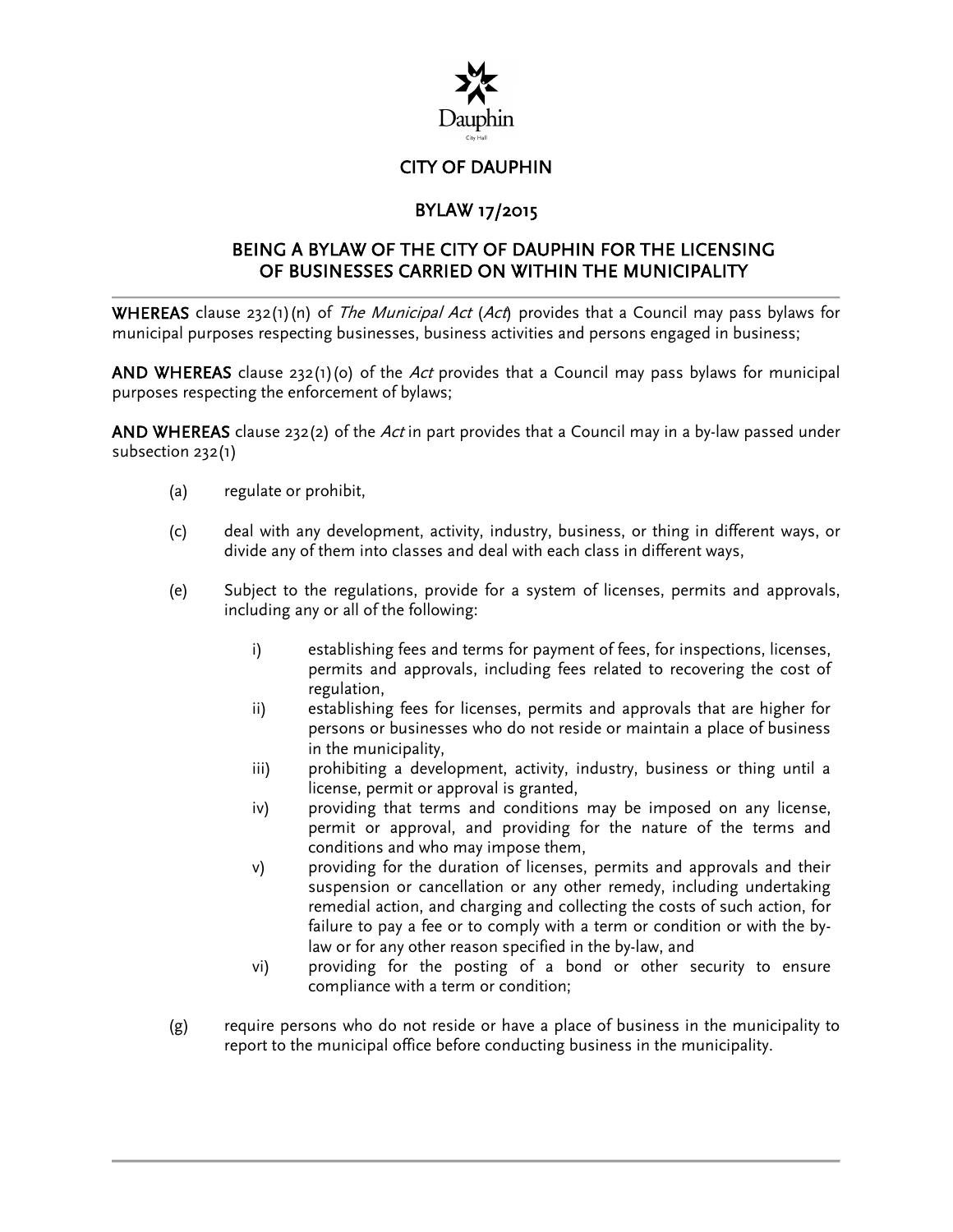AND WHEREAS clause 236(1)(b)(ii) of the Act states that a municipality may pass a bylaw remedying contraventions of bylaws, including the provision for fines and penalties, including the imposition of a penalty for an offence that is in addition to a fine or imprisonment, so long as the penalty relates to a fee, rate, toll, charge, or cost that is associated with the conduct that gives rise to the offence, or related to enforcing the bylaw;

AND WHEREAS clause 237 of the Act provides that no municipality may require that a license be obtained to sell produce grown in Manitoba if the sale is by the individual who produced it or an immediate family member or employee of the individual;

AND WHEREAS the Fees, Discounts and Penalties Regulation 50/97 associated with the Act provides that the maximum fee that the Council of a municipality may establish for a business license for a calendar year under clauses  $232(2)(e)(i)$  and (ii) of the Act for an urban municipality with 5000 residents or more is \$500.00;

AND WHEREAS clause  $249(1)$  of the Act provides, in part, that a person who contravenes a bylaw of a municipality is guilty of an offense;

AND WHEREAS clause 249(2) of the Act provides that where a contravention continues for more than one day, the person is guilty of a separate offense for each day it continues;

AND WHEREAS the issuance of a license by the City of Dauphin under this bylaw does not in any way guarantee warranty, effectiveness or efficiency of any product sold or service provided by any party having obtained such license;

NOW THEREFORE the Council of the City of Dauphin in meeting duly assembled enacts as follows:

## 1. Definitions:

#### a) Business is

- i. a commercial, merchandising or industrial activity or undertaking,
- ii. a profession, trade, occupation, calling or employment, or
- iii. an activity providing goods and services,

whether or not it is carried on continuously or on an intermittent or one-time basis, however organized or formed, and whether or not the person carrying on the business has an established place of business within the municipality, and includes a cooperative and an association of persons.

- b) Charities are organizations established for charitable purposes, devote its resources to charitable activities, are a resident of Canada, and hold a current Revenue Canada Charitable Donation Number.
- c) Contractor is any person who is involved in any building trade, particularly but not limited to, electricians, plumbers, carpenters, masons, painters, floor covering installers, drywallers, etc.
- d) Fixed Seasonal Unit is a canteen, or other similar business, from which food items are dispensed, being operated seasonally from a building or structure at a fixed location.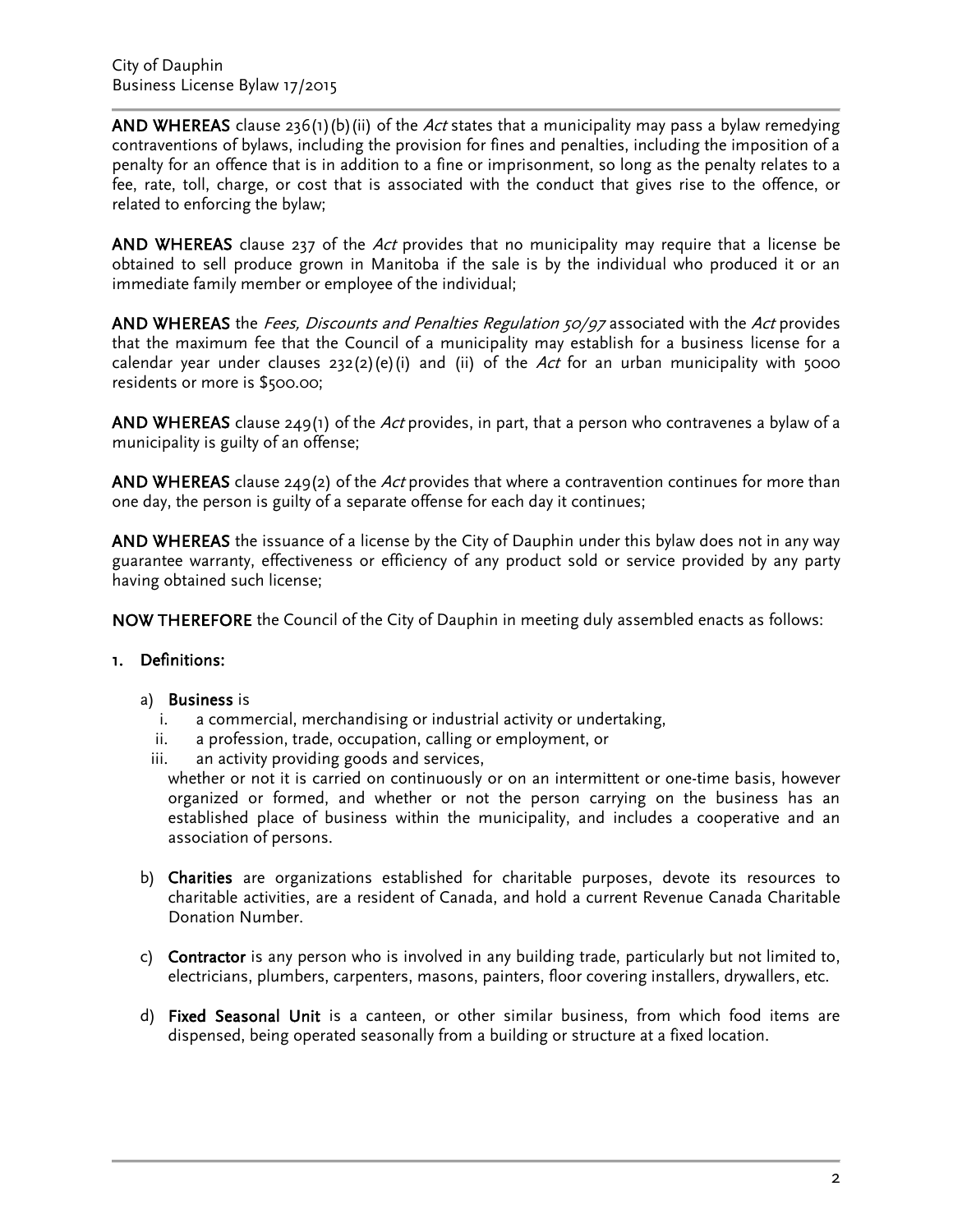- e) Home-Based Business is any occupation carried on, in, or from a dwelling unit or its accessory building, for remuneration, and which is incidental or accessory to the residential use of the dwelling unit.
- f) Local Resident is a resident of the municipality for a period of at least three months.
- g) Mobile Food Cart is a push cart which is designed to be readily moveable but is not selfpropelled by motor or pedal power and from which food items are dispensed.
- h) Motorized Food Unit is a self-contained unit which is propelled by motor power and from which food items are dispensed.
- i) Pedal Food Cart is a cart, designed for roving which is self-propelled by pedal power and from which food items are dispensed.
- j) Person includes an individual, proprietorship, partnership, or corporation.
- k) Seasonal Food Unit encompasses fixed seasonal food unit, mobile food cart, motorized food unit, pedal food cart, and trailer food unit.
- l) Tradesperson shall be defined as a worker who in the course of employment works from drawing or prints or makes precision measurements or applies general trade experience but does not include an apprentice.
- m) Trailer Food Unit is a trailer unit which is not self-propelled and from which food items are displayed or dispensed.

## 2. Business License Requirements

- a) Subject to subsection (b) of this item, no person may carry on a business of any kind within the City of Dauphin without first having obtained from the City of Dauphin a license to do so.
- b) No license is required under subsection (a) of this item:
	- i. to sell produce grown in Manitoba if the sale is by the individual who produced it or an immediate family member or an employee of the individual;
	- ii. for businesses engaged exclusively in the wholesale of goods to other businesses within the City of Dauphin;
	- iii. for "bricks and mortar" businesses operating from a commercially or industrially zoned property in the City of Dauphin;
	- iv. for businesses operating within another retailer's space and with that retailer's permission;
	- v. for businesses located in the Joint Industrial Park; or
	- vi. for businesses located in the Rural Municipality of Dauphin and participate in a taxsharing agreement with the City of Dauphin.

## 3. Types of Businesses Requiring Licenses

- a) The following types of businesses require a Business License as set out in the City of Dauphin's Fees and Charges Bylaw:
	- i. Circus, rodeo, and other shows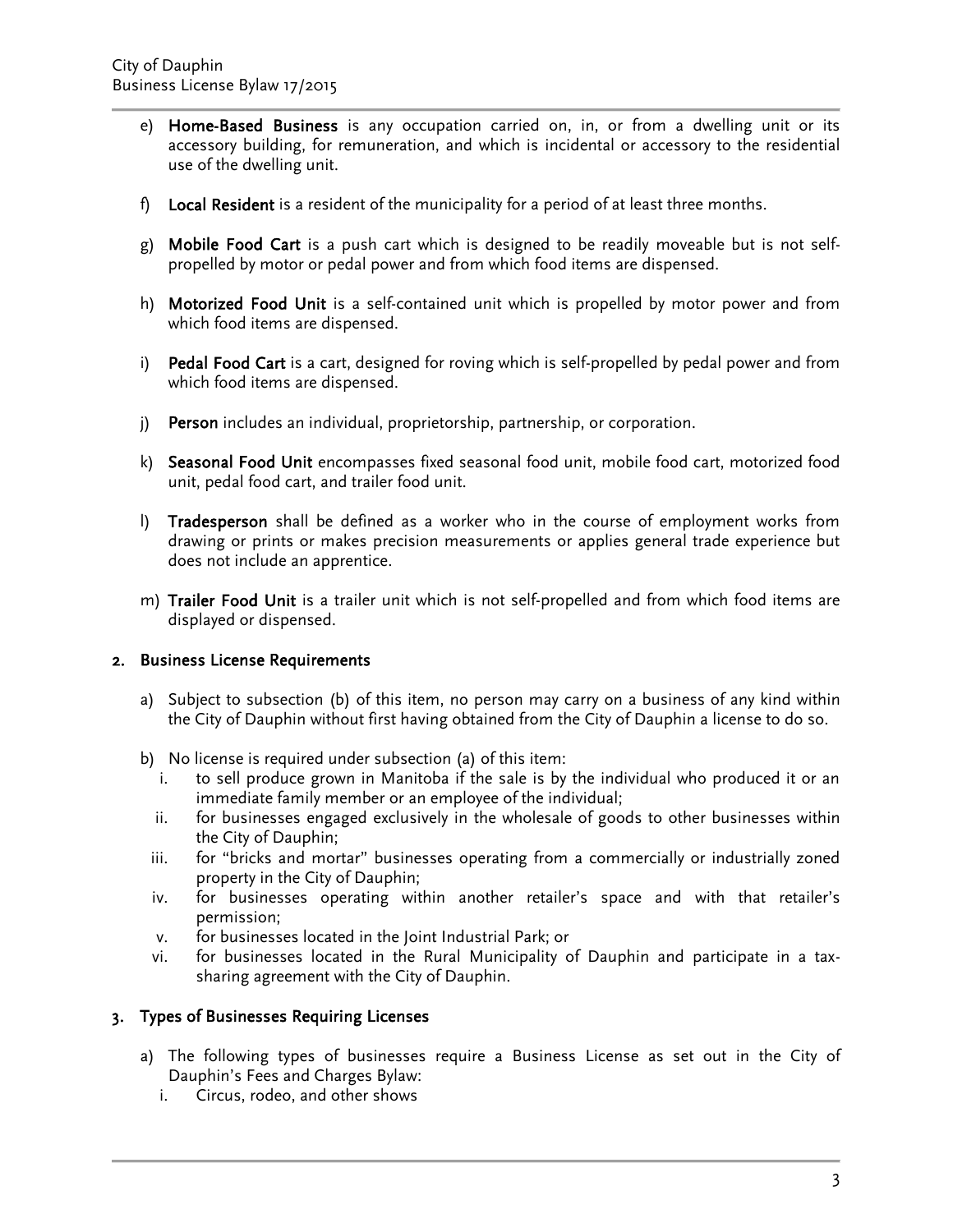- ii. Fairs
- iii. Sale of Goods and/or Services, including contractors and tradesperons (fee dependent on location where business is based)
- iv. Home Occupations
- v. Seasonal Food Units
- b) Residents of Dauphin operating a business with their home as the base location must obtain a Home-Based Business License.
- 4. Every applicant applying for a license to carry on a business in the City shall designate on his application the address the business is based in or operates from.
- 5. For the purposes of this bylaw, a business is deemed to be based in a municipality if it has an established place of business, stock-in-trade, or personal property used in connection therewith assessed and set out in the latest revised assessment roll of that municipality.
- 6. All traders, hawkers, peddlers and other persons who go from place to place or from door to door by any means, bearing, or drawing any goods, wares or merchandise for sale, contractors, tradespeople, or providers of services shall, before transacting business in the municipality, report to City Hall to obtain a license as required under this bylaw.
- 7. Every license issued under this bylaw shall be effective from the date of issue up to and including the  $31<sup>s</sup>$  day of December of the year of issuance.
- 8. Wherever two or more persons carry on or engage in partnership in any trade, calling, business or occupation, the license may be issued in the name of one partner but on the application the names and addresses of each member of the partnership or trade must be listed.
- 9. Any applicant for a seasonal food unit license shall, at the time of making application for a license:
	- a) Submit a valid permit from the Public Health Inspector certifying compliance by the applicant with all Provincial health standards with respect to the seasonal food unit.
	- b) Submit a diagram showing the proposed location for the seasonal food unit along with the approval for the proposed location received from:
		- i. The City's Public Works and Operations Department where the proposed location is on property owned by the City, including off-street parking areas or sidewalks; or
		- ii. The Property Owner where the proposed location is on private property.
	- c) Submit proof of liability insurance insuring the applicant with respect to their seasonal food unit business in the minimum amount of \$1,000,000.00 to City Hall.
- 10. The City of Dauphin reserves the right to revoke any license issued for actual or suspected noncompliance with provision of the bylaw.

## 11. Appeal Process

a) Where a license is refused or revoked, the Chief Administrative Officer (CAO) shall notify the applicant in writing and serve in person or by registered letter. The letter shall state that any